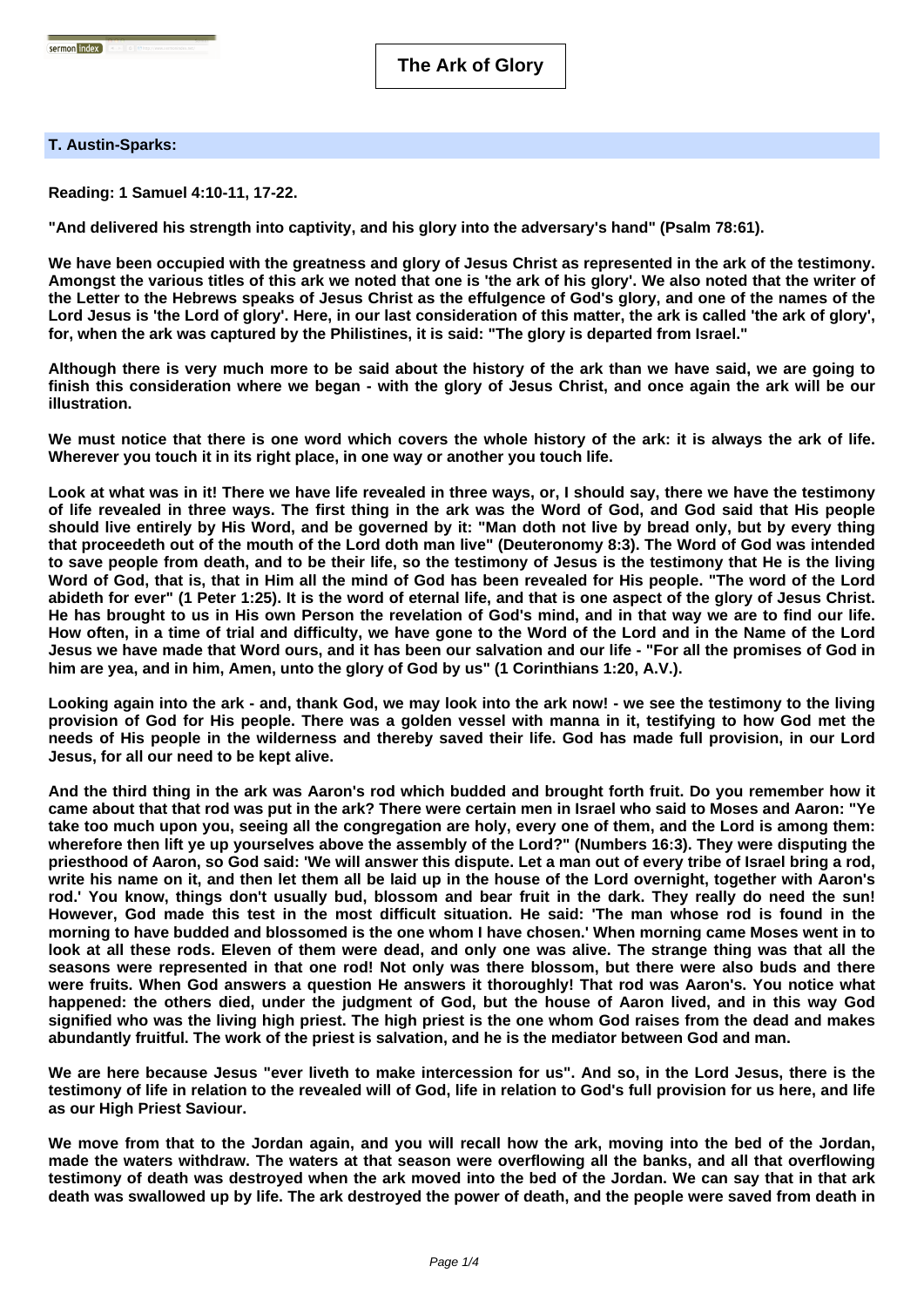**all its fullness. Here we have the glory of life overcoming death, and that is the testimony of Jesus. That is His glory.**

**Life comes because Jesus is glorified and the glory of the Lord Jesus destroys death. That is the great testimony of what our Lord has done in His Cross. He is risen from the dead and cries: "I am he that liveth, and was dead; and, behold, I am alive for evermore, Amen; and have the keys of hell and of death" (Revelation 1:18) - 'The authority of death is in My hands.' "Through death he might destroy him that had the power of death" (Hebrews 2:14). He came to bring "life, and incorruption to light" (2 Timothy 1:10). And that is the ark in the Jordan.**

**We move on with the ark to Jericho, where we have seen all the powers of evil represented. The seven times round the city represented the seven-fold victory of the Lord Jesus over the evil powers, the number seven being the number of spiritual perfection. In His resurrection Jesus has completely overthrown the authority of Satan. So at Jericho we see the glory of Christ's power over all the evil forces in this universe, and "this is the victory that hath overcome the world, even our faith" (1 John 5:4). "By faith the walls of Jericho fell down" (Hebrews 11:30). The Lord teach us how to stand firm in faith when the enemy is trying to demonstrate his power, and to stand firm in faith believing that the enemy is going to have to give way because Jesus has fully conquered the powers of evil. This is the glory of the power of Jesus Christ over all the power of the enemy.**

**From Jericho we move to Ai, and this looks like a contradiction of all that we have just been saying. The ark is there at Ai, but instead of victory there is defeat. Is that a contradiction? Is it the defeat of the ark or of the Lord's people? Is this the defeat of the testimony of the ark itself? Does this really speak of the glory departed? No, this is only another aspect of the glory. It is the testimony to the glory of holiness. The story of Ai begins with a little word: 'But'. There is the great story of victory at Jericho on one side, on the other side is the defeat at Ai, and in between is this little word 'but': "But the children of Israel committed a trespass" (Joshua 7:1). The whole story of Ai centres in that little word 'but'. It is really a testimony to holiness, and how very holy is this ark! To violate that holiness is to bring defeat. When the sin was judged and put away, victory was restored. There is no glory where sin governs, but there is glory when sin is judged and put away. Holiness and life are inseparable.**

**It is a long time before the ark is mentioned again, perhaps three hundred years, and it is more than that when we come to this first Book of Samuel. Here we have this terrible story that we have read: the ark captured by the Philistines and taken into their country. You see, this is a long story of spiritual decline. I have often said that the most terrible book in the Bible is the Book of Judges, and as you go through all that long period you see how the spiritual life of the people of God was going lower and lower. That leads up to this story of the ark being captured by the Philistines, and the old man, Eli, dying after judging Israel for forty years. As representing the whole people, he is a pathetic picture of spiritual weakness and blindness. Eli was physically blind, and when Samuel was born it says that "there was no open vision" (1 Samuel 3:1). Eli was a type of the spiritual condition of the whole people, and because of the spiritual decline this terrible thing happened: "The glory is departed from Israel."**

**But we are not going to dwell on the negative side, though we could say a great deal about how glory goes out when the spiritual declines. It is always like that. If the spiritual level goes down, the glory goes out. We shall come back to that, but we will keep on the positive side.**

**Now note exactly what it says. It does not say that 'there is no more glory'. The glory may have departed from Israel, and it may have gone into the hands and the country of the Philistines. Be that as it may - but the Philistines are going to discover that this thing is not dead. They put the ark into the house of their god, Dagon, and had a great celebration, spending the evening and the night rejoicing. They had a night of feasting and singing, and said: 'Dagon is greater than the God of Israel.' They took the glory from Israel and gave it to Dagon. Well, so much the worse for Dagon! When they got up the next morning and went to the house of Dagon, they found that he had fallen on his face before the ark. If it were not so serious it would be humorous. Think of having to lift up your great god after he had fallen on his face and stand him up again! Jehovah has never needed that! However, they got round poor Dagon, lifted him up and put him on his feet again. They were having to have some second thoughts about this matter! They went away, and when they came back the next day they found that Dagon had fallen down again. But this time he had not only fallen down - his head, his hands and his feet were off. Poor Dagon! But the glory has not been destroyed. The testimony of Jesus still holds good, and if the Lord's people are not living in the good of that testimony the enemy is being made to know all about it.**

**I believe that the Philistines are a type of rationalism. They were always trying to look into Divine things with**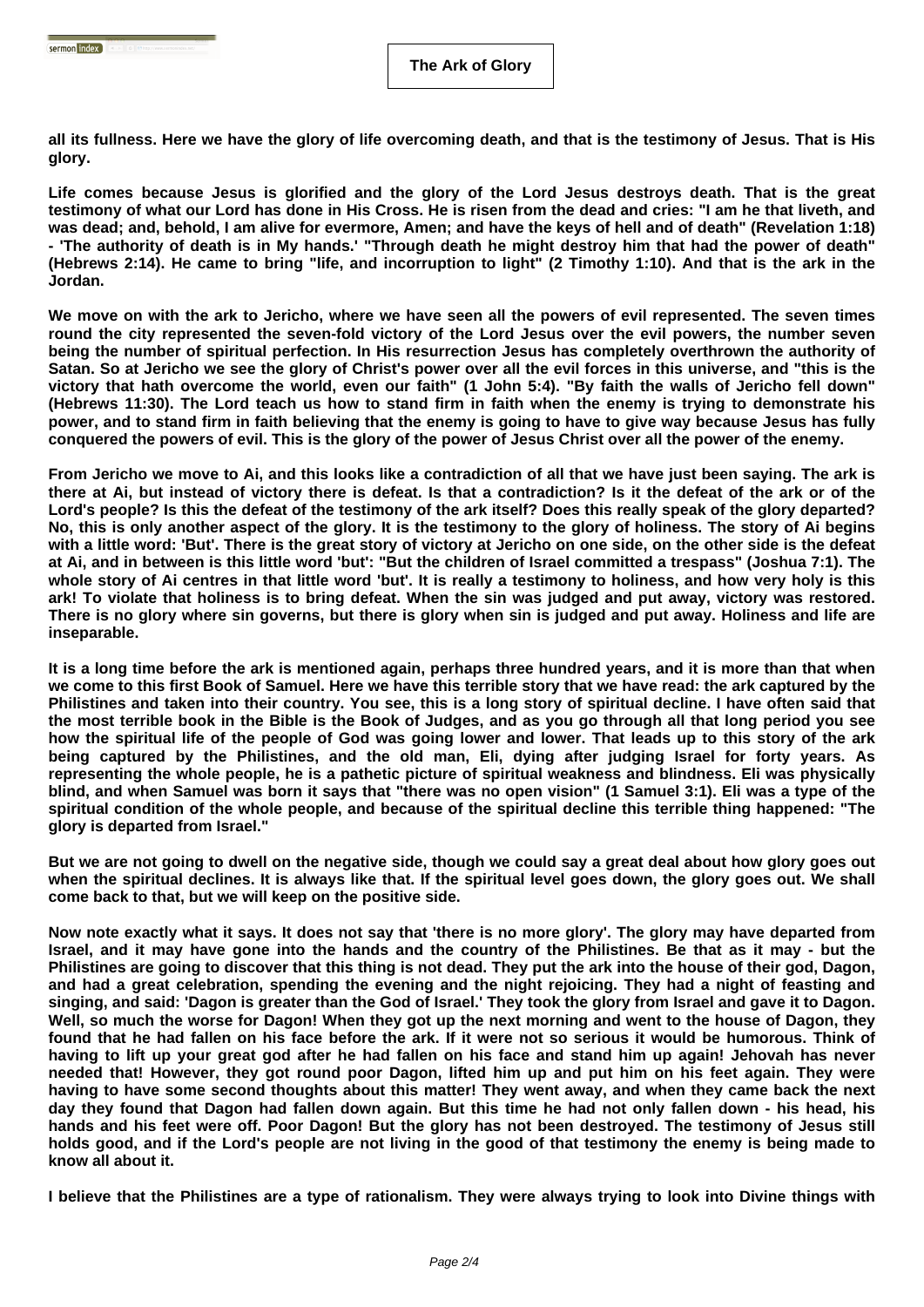**their own minds. They took hold of the ark as uncrucified men, and are always called 'the uncircumcised Philistines'. If you look into the second chapter of the Letter to the Colossians you will see that Paul interprets circumcision as being the effect of the Cross. We will read verses 11 and 12:**

**"In whom ye were also circumcised with a circumcision not made with hands, in the putting off of the body of the flesh, in the circumcision of Christ; having been buried with him in baptism, wherein ye were also raised with him through faith in the working of God."**

**So circumcision is a type of the death, burial and resurrection of the Lord Jesus, and this word says that baptism is the testimony to that.**

**Therefore the uncircumcised Philistines were men who knew nothing about the Cross, and yet they were always trying to get hold of the things of God and look into them as uncrucified men.**

**Now if, as I have said, the Philistines were a type of the rationalists of our time, it is interesting to see what is happening. I will give you an illustration.**

**I usually have a book beside my bed at night so that I can read before I go to sleep. One night I went to my bookshelves, looked along the books, and saw a book that I bought fifty years ago. It gave an appreciation of the lives of some of the great theologians. I opened the book at the chapter about a great modernist theologian of fifty years ago, a man who did not believe in the inspiration of the Bible, nor in the deity of the Lord Jesus, but believed in a lot of other things of the new theology, as it was called. That man got a great name in his time. The writer of this book said: "Now the teaching of this man is the teaching of the new age. It is going to change the entire belief of the Christians. It has come to stay, and everyone will have to accept it." 'Well,' I said, 'that is enough of that!' and I put the book back into the cupboard. A little while afterward I went to find another book. This book was written by one of the great theologians of our own time, and he started by saying: "No reputable scholar of our time will believe the theology of fifty years ago. It has gone for ever."**

**You see the big change? The testimony stands. Let it go into the hands of the Philistines, and the Dagon of intellectualism will come down on his face sooner or later. The glory may go away from the Lord's people, but it does not lose its power. The glory of Jesus Christ still stands.**

**Now I must come to an end, and leave several other things.**

**We come right over to 1 Chronicles 16. David is on the throne at last. After all the troubles of his past life, he is now enthroned as king, and his first thought is to bring the ark to Jerusalem.**

**What a chequered history this ark has had! How many enemies have been against it! What various conditions it has known in the Lord's people! What difficulties it has come through! But at last it is in the house of God, and the last thing about it in the Old Testament is this:**

**When the ark came to rest in the house of God the glory of God filled that house. That had been reached of which the Apostle Paul spoke, as he looked forward to the end of the testimony on this earth: "Now unto him that is able to do exceeding abundantly above all that we ask or think, according to the power that worketh in us, unto him be the glory in the church and in Christ Jesus unto all generations for ever and ever" (Ephesians 3:20,21).**

**That is the testimony to the glory of Jesus Christ. It goes through all these sufferings, sorrows and adversities. It sees the spiritual life of God's people rising and falling. It sees the powers of this world trying to take its glory away, but after the long, long story, when perhaps sometimes we might tremble for the ark of God, for the greatness and glory of Jesus Christ, it will come to rest at last in the House of God, and the glory will be in the Church by Jesus Christ unto all ages for ever and ever.**

**May the Lord keep us faithful to His Son! When the testimony is in adversity, passing through troublous times, and it seems that the enemy has prevailed, may we abide faithful to the Lord Jesus, and His glory will be in the Church for all ages for ever and ever. The testimony of the ark is a true representation of the history of the Lord Jesus. All the forces of this universe are against the testimony of Jesus, but the Word of God shows that in the end that testimony is going to triumph. "If we suffer, we shall also reign with him" - when our Greater David brings the ark into the House of God at last.**

**If we cannot understand all that has been said with our minds, may the Lord give us a greater impression of the**